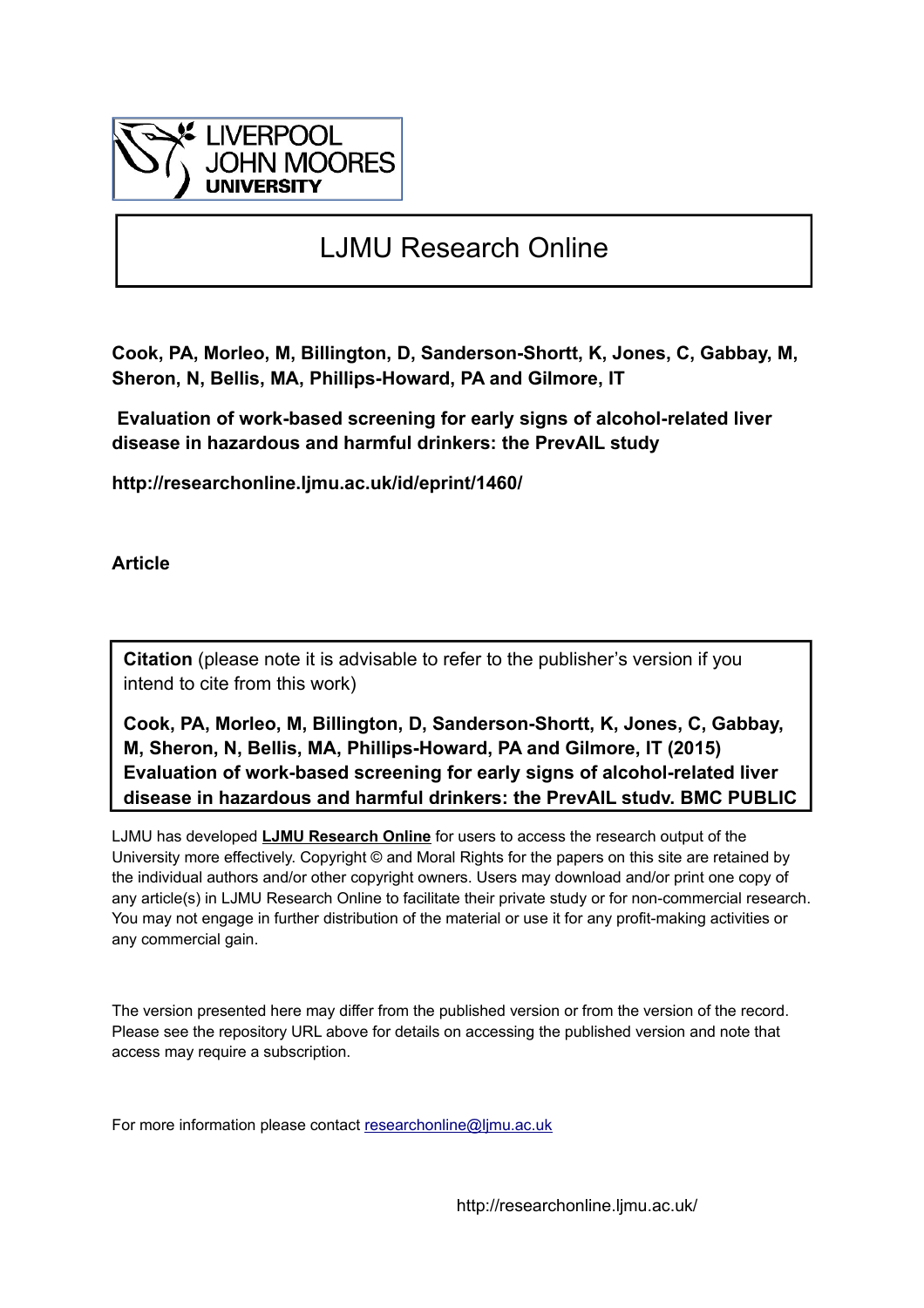# **RESEARCH ARTICLE Example 2018 12:00 Department of the Contract Open Access**



# Evaluation of work-based screening for early signs of alcohol-related liver disease in hazardous and harmful drinkers: the PrevAIL study

Penny A. Cook<sup>1\*†</sup>, Michela Morleo<sup>2†</sup>, David Billington<sup>3</sup>, Kevin Sanderson-Shortt<sup>4</sup>, Colin Jones<sup>5</sup>, Mark Gabbay<sup>6</sup> , Nick Sheron<sup>7</sup>, Mark A. Bellis<sup>8</sup>, Penelope A. Phillips-Howard<sup>9</sup> and Ian T. Gilmore<sup>10</sup>

# Abstract

Background: The direct cost of excessive alcohol consumption to health services is substantial but dwarfed by the cost borne by the workplace as a result of lost productivity. The workplace is also a promising setting for health interventions. The Preventing Alcohol Harm in Liverpool and Knowsley (PrevAIL) project aimed to evaluate a mechanism for detecting the prevalence of alcohol related liver disease using fibrosis biomarkers. Secondary aims were to identify the additive effect of obesity as a risk factor for early liver disease; to assess other impacts of alcohol on work, using a cross-sectional survey.

Methods: Participants (aged 36-55y) from 13 workplaces participated (March 2011–April 2012). BMI, waist circumference, blood pressure and self-reported alcohol consumption in the previous week was recorded. Those consuming more than the accepted UK threshold (men: >21 units; female: >14 units alcohol) provided a 20 ml venous blood sample for a biomarker test (Southampton Traffic Light Test) and completed an alcohol questionnaire (incorporating the Severity of Alcohol Dependence Questionnaire).

Results: The screening mechanism enrolled 363 individuals (52 % women), 39 % of whom drank above the threshold and participated in the liver screen ( $n = 141$ , complete data = 124 persons). Workplaces with successful participation were those where employers actively promoted, encouraged and facilitated attendance. Biomarkers detected that 30 % had liver disease (25 %, intermediate; 5 % probable). Liver disease was associated with the frequency of visits to the family physician ( $P = 0.036$ ) and obesity ( $P = 0.052$ ).

**Conclusions:** The workplace is an important setting for addressing alcohol harm, but there are barriers to voluntary screening that need to be addressed. Early detection and support of cases in the community could avert deaths and save health and social costs. Alcohol and obesity should be addressed simultaneously, because of their known multiplicative effect on liver disease risk, and because employers preferred a general health intervention to one that focused solely on alcohol consumption.

Keywords: Adult, Biomarker, Cirrhosis, Employer, Employee, Fibrosis, Intervention, Non-invasive screening

# Background

Globally, 5.9 % of all deaths are attributed to the con-sumption of alcohol [[1\]](#page-8-0). Alcohol-related liver disease is a major contributor to these deaths [[2\]](#page-8-0), and accounts for around half of all alcohol-attributed mortality in England [[3\]](#page-8-0). While Europe as a whole saw falling rates of deaths

Equal contributors

due to liver disease between 1970–2007, the UK and Finland experienced a five-fold increase over the same time period, linked to increased consumption of alcohol [[4\]](#page-8-0). Alcohol-related liver disease disproportionately affects the working age population, and affected individuals are now younger on average than in previous decades: the most common age category for hospital admission for alcoholic liver disease in England dropped from 55–64 years to 45–54 years (from 1989/90 to 2002/03) [[5\]](#page-8-0). The profile of a typical liver disease patient is one of working age, not



© 2015 Cook et al. This is an Open Access article distributed under the terms of the Creative Commons Attribution License [\(http://creativecommons.org/licenses/by/4.0\)](http://creativecommons.org/licenses/by/4.0), which permits unrestricted use, distribution, and reproduction in any medium, provided the original work is properly credited. The Creative Commons Public Domain Dedication waiver [\(http://creativecommons.org/publicdomain/zero/1.0/](http://creativecommons.org/publicdomain/zero/1.0/)) applies to the data made available in this article, unless otherwise stated.

<sup>\*</sup> Correspondence: [p.a.cook@salford.ac.uk](mailto:p.a.cook@salford.ac.uk) †

<sup>&</sup>lt;sup>1</sup>School of Health Sciences, University of Salford, Salford, UK Full list of author information is available at the end of the article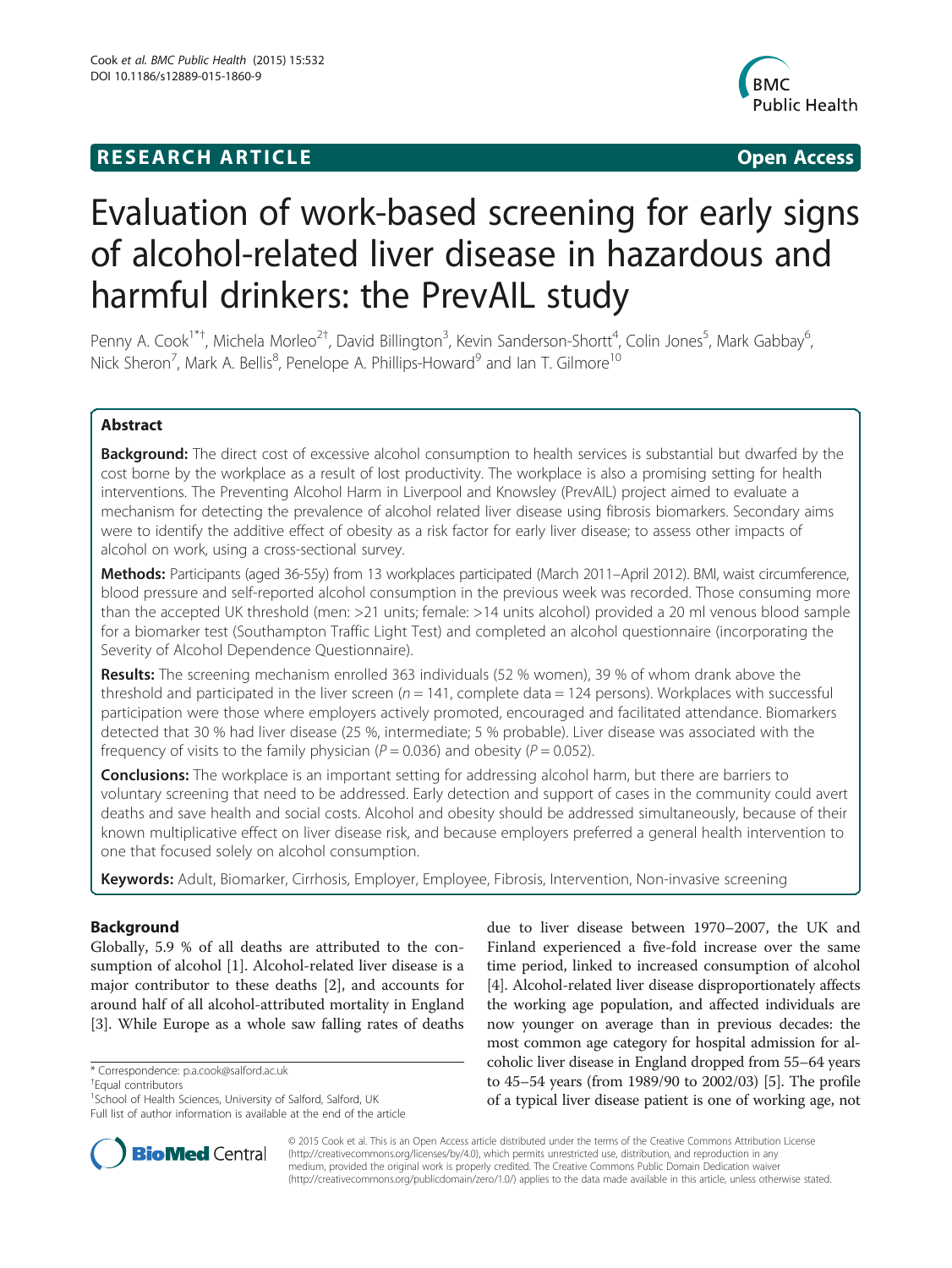that of the past stereotypical 'alcoholic' [\[6](#page-8-0)]. Employers should be concerned about this escalating alcohol harm, because the workplace bears the brunt of the costs. In the USA, excessive alcohol consumption cost the economy an estimated \$223.5 billion in 2006, of which 72 % was from lost productivity (including premature mortality and absenteeism) [[7](#page-8-0)]; in the UK, the total costs of alcohol harm were estimated to be £21billion in 2010 [\[8\]](#page-8-0), of which 35 % was from lost productivity. In contrast, the direct cost to health services in both countries was lower, at 11 % in the USA [[7](#page-8-0)] and 17 % in the UK [\[8\]](#page-8-0). Such economic costs are thought to considerably underestimate the impacts on the workplace, since alcohol is also responsible for work absenteeism and underperformance, although quantification of this is difficult. An Australian study found that, amongst employees who consumed alcohol, 3.5 % acknowledged at least one alcohol-related sick day in the previous three months [[9\]](#page-8-0). A longitudinal study in the UK showed that those who consumed more than the recommended 'safe' level at baseline (21 units/168 g of alcohol for men; 14 units/112 g for women in a week) had twice as many days off sick during follow-up [[10\]](#page-8-0). At a population level, a 10 % increase in alcohol consumption in Norway was associated with a 6.2 % increase in absenteeism [[11](#page-8-0)]. In addition, productivity decreases if drinking before work (1.8 % of workers reported this in a national US survey) or during the workday (7.1 %, as previously), as well as working under the influence of alcohol (1.7 %) or with a hangover (9.2 %) [\[12\]](#page-8-0). The majority of absences are likely to occur in those drinking at risky levels, however, such persons are not necessarily identifiable as being alcohol dependent (for example, classed as occasional binge drinkers [\[9](#page-8-0)] or 'moderately risky' drinkers [\[10](#page-8-0)]).

Obesity also causes liver disease [[13](#page-8-0)], as well as being a possible consequence of over consumption of alcohol because of its calorific content and effects on appetite [[14\]](#page-8-0). Further, obesity may be inadvertently promoted by the working environment, through sedentary behaviour [[15](#page-8-0)]. Large UK cohort studies show that obesity in combination with alcohol use leads to a particularly high risk of liver disease [\[13, 16](#page-8-0)], in a 'supra-additive' effect. Although damage to the liver is reversible by lifestyle changes if detected early [[17](#page-8-0)], such detection has historically been difficult. Newer diagnostic tests now make early detection possible, but they are rarely used in community or primary care settings. Previous studies have shown alcohol brief interventions (BI—which typically consist of simple advice), to be moderately successful in workplaces [\[18](#page-8-0), [19](#page-8-0)]. Simple workplace screening using a liver function test and Alcohol Use Disorder Identification Test—AUDIT—was sufficient to elicit a reduction in drinking that remained apparent 12 months later [[20](#page-8-0)].

No previous study has investigated the effect of using newer diagnostic tests for liver disease in the workplace.

The Preventing Alcohol Harm in Liverpool and Knowsley (PrevAIL) project aimed to evaluate a mechanism for detecting the prevalence of alcohol related liver disease amongst risky drinkers using fibrosis biomarkers. Secondary objectives were to: detect the prevalence of early stage liver disease using a non-invasive biomarker test to detect fibrosis; determine the interaction of alcohol with obesity as co-risk factors for liver disease; and assess other impacts of alcohol intake on participants' work and social interactions.

#### Methods

## Subjects and setting

The areas of Liverpool and Knowsley in north west England experience particularly high levels alcoholspecific mortality (Liverpool, men: 29.12 per 100,000, women 13.19; Knowsley, men: 16.59; women: 11.79) compared to England as a whole (males: 14.6; females: 6.8) [[21](#page-8-0)] and were thus selected for study. Two thirds (67 %) of persons in the study area were recorded to be in employment [\[22\]](#page-8-0). The sampling frame for screening was adults aged 36–55 years. The peak for diagnosing alcohol related liver disease is 45–54 years [\[5](#page-8-0)], as such, to screen for those most at risk we used 55 years as the upper cutoff. The study was part of a bigger study (not reported here) that also recruited via general practice and community events [[23](#page-8-0)].

#### Sample size calculations

The prevalence of liver damage among employees drinking above the recommended levels was unknown since we could find no similar studies carried out in the community. However, a prevalence study in France using biomarkers found 3 % presumed fibrosis in all persons regardless of alcohol consumption status [\[24\]](#page-9-0). We assumed that up to 10 % of all those drinking at risky levels could show signs of damage, as had previously been assumed for a primary care population screening study, the Alcohol and Liver Disease Detection Study (ALDDeS), which subsequently found a prevalence of 11 % [\[25](#page-9-0)]. Thus, we estimated a sample size of 100 would be sufficient to estimate prevalence with a 6 % margin of error and a 95 % confidence interval. Since around a third of the population in this region drink at 'increasing risk' (or higher) levels (28 %) [\[26](#page-9-0)], we estimated that 300 individuals were required for the initial alcohol consumption screen.

# Recruitment

Between March 2011 and April 2012, screening locations were selected following sensitisation briefings with local employers. Medium to large workplaces (employing >400 persons) were first identified through business networks, health promotion agencies and the Chamber of Commerce. A range of employers were then targeted including white collar professionals, manufacturing, public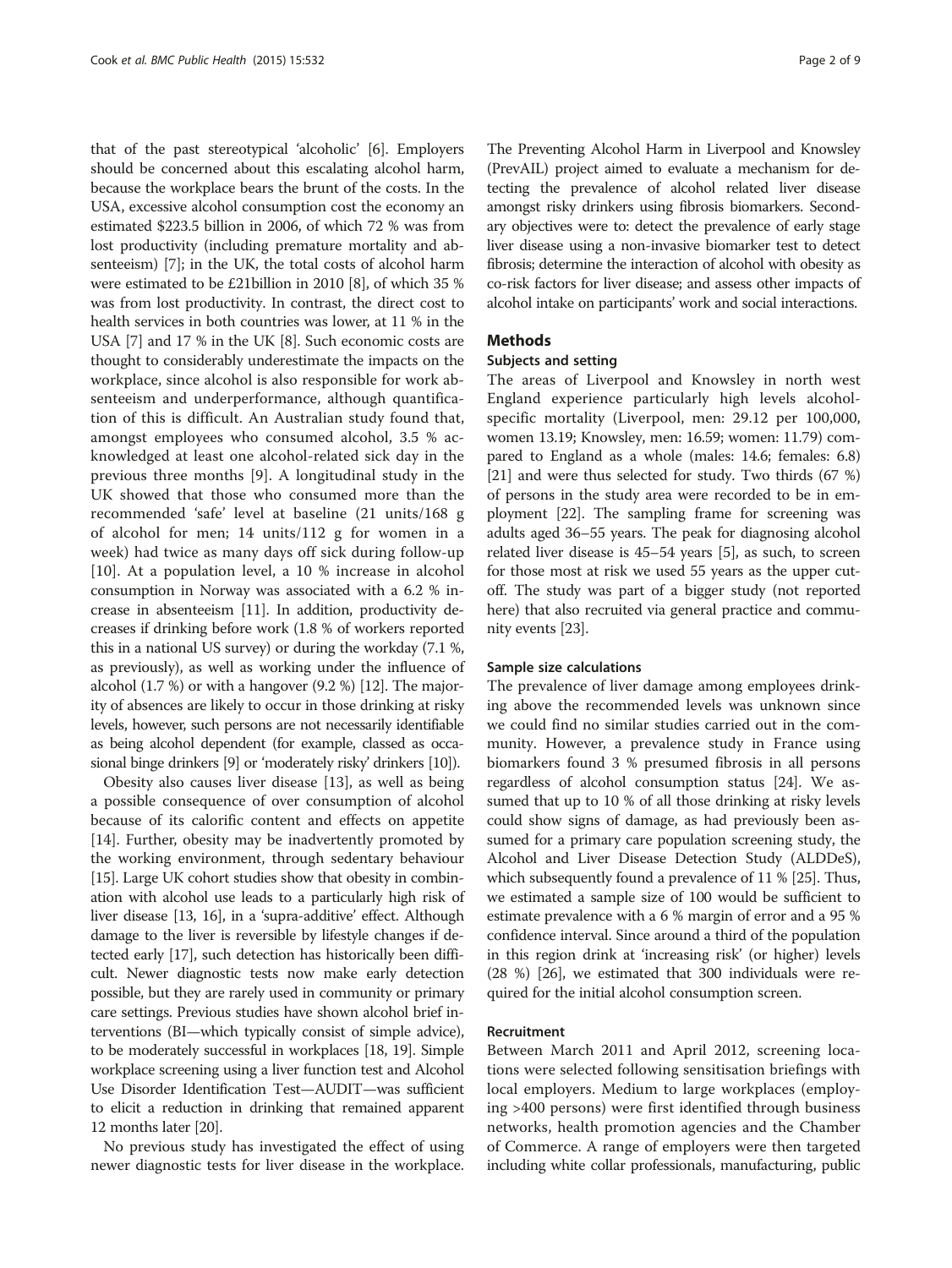and private sector, local and multi-national companies. The project was marketed to employees as a free health assessment and was promoted through posters, flyers, emails and internal newsletters. Drop-in clinics or pre-arranged appointments were supplied to suit each workplace, and times/days outside the normal working day were offered to accommodate shift workers. Assessments were conducted in private rooms by a researcher (for questionnaires) and a nurse (for clinical screen).

In total, 37 organisations were approached: 13 agreed to take part, ten declined and we were unable to make meaningful contact with the remaining 14. Of the 13, not all were willing/able to tell us how many employees met the age criteria; of the seven who did, screening participation was 1.8–5.5 % in four large organisations (employing >200 eligible persons) and 18–25 % in three small organisations (<200 employees).

#### Screening procedure

#### Alcohol consumption screen

Volunteers reaching the inclusion criteria were first screened using a short structured screening form to assess alcohol consumption in the week prior to the survey (for each type of alcohol, the quantity and frequency consumed), demographic information (gender, ethnicity, age and postcode—to enable allocation of an area-level measure of deprivation), and conditions that affect liver function (Hepatitis B or C, liver disease /cirrhosis and diabetes). Those drinking more than the accepted UK threshold for 'lower risk' drinking in the previous week (21 units for men, 14 for women, 1 unit  $= 8$  g pure alcohol) [\[27](#page-9-0)] were invited to a liver screen.

# Clinical and liver screen

Height, weight, waist circumference and blood pressure were taken and recorded on case report forms. A 20 ml venous blood sample was drawn into vials appropriate for a conducting a range of standard biochemical and haematological analyses. Blood samples were transported at ambient temperature to the Department of Pathology at Alder Hey Children's Foundation Trust (Liverpool), processed and analysed within 6 h of venepuncture. Residual serum samples were stored at −80 °C for up to 3 months.

The non-invasive test of liver fibrosis used was the Southampton Traffic Light (STL) test developed by Sheron et al. [\[17](#page-8-0), [25](#page-9-0)]; this simple algorithm is designed for ease of use and interpretation in primary care. The STL test comprises two serum biomarkers of fibrosis: hyaluronic acid (HA) and procollagen type III N-terminal peptide (PIIINP), together with the platelet count [[17\]](#page-8-0). HA was measured in frozen serum using an ELISA kit supplied by Elitech (formerly Corgenix) and a platelet numbers were determined as part of a full blood count. Frozen serum

samples were sent to the Department of Pathology at Southampton University Hospital Trust for analysis of PIIINP by a radioimmunoassay method using kits supplied by Orion. Using the STL system, the risk of fibrosis in participants was categorised according to the following criteria: HA >30 ng/ml or a PIIINP >5.5  $\mu$ g/ml = score +1; HA >75 ng/ml = score +2; platelet count <150  $\times$  10<sup>9</sup>/l = score +1 [[17](#page-8-0)]. Those scoring zero were categorised as low risk for liver fibrosis and cirrhosis (green), those scoring +1 were intermediate risk (amber—'some degree of liver fibrosis possible') and those scoring of  $\geq 2$  were high risk (red—'liver fibrosis probable, with severe liver fibrosis or cirrhosis a possibility') [[25\]](#page-9-0).

Blood pressure was measured with a manual sphygmomanometer, and categorised as high (systolic  $\geq 140$  mmHg and/or diastolic  $\geq 90$  mmHg) or normal/low. Weight was taken with light clothing and shoes removed. Height was measured using a portable stadiometer (Leicester Height Measure, Seca). The heights and weights of participants were used to calculate BMI (kg/m<sup>2</sup>). Waist circumferences were also recorded. Because of the limitations of using BMI or waist circumference independently as measures of obesity (for example, BMI does not account for highly muscular adults), the two were used in combination to categorise risk of health complications relating to obesity, using the categories 'no increased risk', 'increased risk' and 'high / very high risk' of obesity-related problems [\[28, 29](#page-9-0)].

#### Alcohol behaviours and social impact survey

Participants were given a detailed questionnaire including a measure of alcohol dependency (Severity for Alcohol Dependence Questionnaire: SADQ) [[30\]](#page-9-0). Mild/moderate dependency was defined as a score of 4 or more on SADQ (no participants were severely dependent). Alcohol-related experiences in the last month were assessed by the question 'have you experienced any of the following after drinking…' followed by 34 items, including: sleeping better; feeling confident; injuring themselves or others; visiting a general practitioner or a nurse; driving a car. Items relevant for employees and workplaces were analysed for this paper (missed work/class/lectures after drinking; gone to work/class/lectures; present with a hangover, or being late after drinking; avoided clients/customers; avoided a boss/teacher/tutor). The items were worded as 'work/ class/lectures' to ensure relevance for students as well as working adults in the wider PrevAIL study. Since the individuals recruited for this study were all in the workplace, we have interpreted this item to predominantly reflect performance at work.

# Ethics

The predominant ethical issues were the sensitivity of the topic of alcohol use in the workplace and the arrangements for feedback to participants. At each point,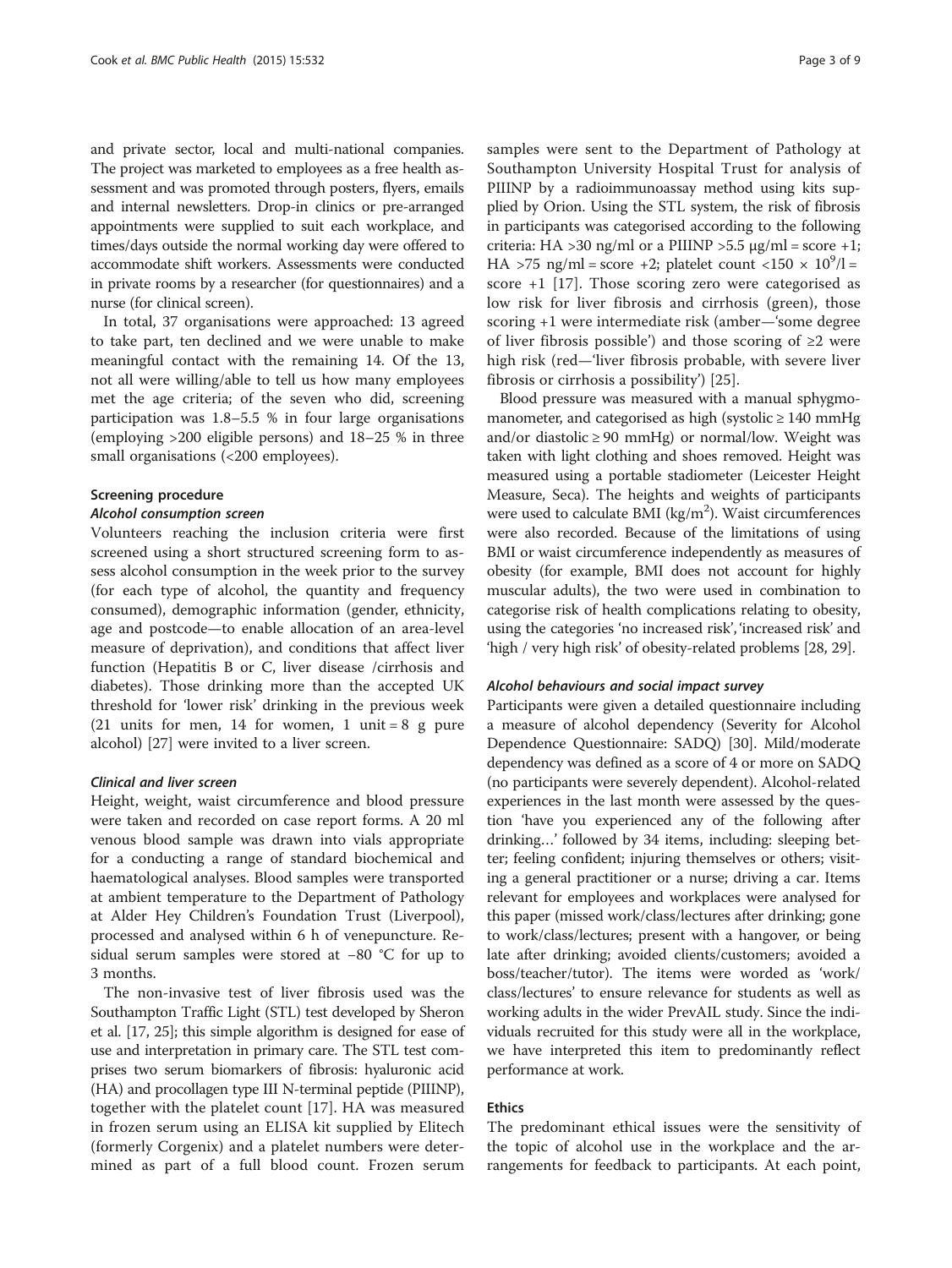participants were provided with written and verbal information, given the opportunity to ask questions and informed of their right to withdraw. Confidentiality was stressed throughout. A trained nurse gave participants feedback on their alcohol consumption, body mass index (BMI), waist circumference and blood pressure verbally and in writing (on a feedback sheet). Alcohol leaflets that included information on units in different drink types and risks at different levels of drinking were offered to all participants, and those drinking over the recommended limits were advised of this in writing and verbally immediately after the assessment. The leaflets had been developed by Liverpool NHS Primary Care Trust for use in health services locally. Those participating in the liver screen were provided with individual feedback of their blood test results (sent to them by post). Participants' family physicians were notified of results of blood tests if the participant had given consent for us to do so. Ethics and research governance approvals were gained from Liverpool John Moores University Ethics Committee, Liverpool PCT, and NHS Ethics (reference number: 10/H1013/65).

#### Statistical analysis

Lab and clinical data were merged with alcohol behaviour and impact data using participant identifiers. Data were analysed using SPSS v.17. Where data were available ( $n =$ 333), individual postcodes were assigned to deprivation quintiles based on Index of Multiple Deprivation (IMD) 2010 Scores. Red (probable fibrosis) and amber (possible fibrosis) STL outcomes were categorised as positive. Pearson  $\chi^2$  was used to explore relationships between STL outcome, demographics and risk factors. Demographics and risk factors were combined into a single logistic regression model to find predictors of a positive STL.

#### Results

#### Recruitment

A total of 363 individuals from 13 workplaces were recruited to the study, just over half of whom were women and most were white British (97 %; Table 1). According to their previous week's consumption, 27 (7.4 % of the sample) were higher risk drinkers and 114 were increasing risk drinkers (31.4 %), and these individuals were invited to take part in the liver screen.

In total, 141 people were invited and 124 took part. Only one person chose not to participate, with the remaining 16 unable to provide a sufficient sample and are excluded from further analysis. Of the 124 screened individuals, 62.3 % were male. Overall, 35.6 % lived in the two most deprived quintiles in England. Those who were eligible but were unable/unwilling to provide a blood sample had drunk less alcohol in the previous week (median 23 units vs 31 units:  $P = 0.044$ ) and were younger (77 % were aged

| Table 1 Demographic details of individuals screened for |  |
|---------------------------------------------------------|--|
| alcohol consumption $(n = 363)$                         |  |

| alcohol consumption ( $n = 363$ )    |                |            |  |  |  |
|--------------------------------------|----------------|------------|--|--|--|
|                                      | Number         | Percentage |  |  |  |
| Gender                               |                |            |  |  |  |
| Male                                 | 173            | 47.7       |  |  |  |
| Female                               | 189            | 52.1       |  |  |  |
| Missing                              | 1              | 0.3        |  |  |  |
| Age (years)                          |                |            |  |  |  |
| 36-45                                | 182            | 50.1       |  |  |  |
| $46 - 55$                            | 181            | 49.9       |  |  |  |
| Ethnicity                            |                |            |  |  |  |
| White British                        | 352            | 97.0       |  |  |  |
| Other                                | 9              | 2.5        |  |  |  |
| Missing                              | $\overline{2}$ | 0.6        |  |  |  |
| Deprivation quintile                 |                |            |  |  |  |
| 1 (most affluent)                    | 54             | 14.9       |  |  |  |
| $\overline{2}$                       | 59             | 16.3       |  |  |  |
| 3                                    | 72             | 19.8       |  |  |  |
| $\overline{4}$                       | 49             | 13.5       |  |  |  |
| 5 (most deprived)                    | 99             | 27.3       |  |  |  |
| Missing                              | 30             | 8.3        |  |  |  |
| Drinking classification <sup>a</sup> |                |            |  |  |  |
| Non drinker                          | 13             | 3.6        |  |  |  |
| Lower risk or none in last week      | 209            | 57.6       |  |  |  |
| Increasing risk                      | 114            | 31.4       |  |  |  |
| Higher risk                          | 27             | 7.4        |  |  |  |

<sup>a</sup>For men, lower risk: <22 units in previous week; increasing risk: 22-50 units higher risk: >50 units. For women: lower risk: <15 units; increasing risk: 15–35 units; higher risk: >35 units

36–45 years and 23 % 46–55 years, whereas 49 % of the final screened group was  $36-45y$ :  $P = 0.035$ ).

#### Findings from the liver screen

The STL test defined seven (5.6 %, 95 % CI 1.48–9.71 %) participants as high risk of liver disease (red: probable fibrosis). All were 'increasing risk' drinkers. STL also defined 30 (24.2 %, 16.7–31.7 %) further participants as intermediate risk for liver disease (amber: possible fibrosis), with the remainder (87, 70.2 %) at low risk. Being STL positive (red or amber) was significantly associated the frequency of general practice (family physician) visits  $(P = 0.036)$  (Table [2](#page-5-0)), while there was a tendency for obesity ( $P = 0.052$ ) and deprivation ( $P = 0.077$ ) to increase the risk of liver disease. In logistic regression, demographics, drinking history and metabolic indicators (obesity and blood pressure) were not statistically significant predictors of STL positivity (i.e. liver disease). There was a  $\sim$ 3fold higher odds of a positive STL result among persons who were mildly or moderately dependent on alcohol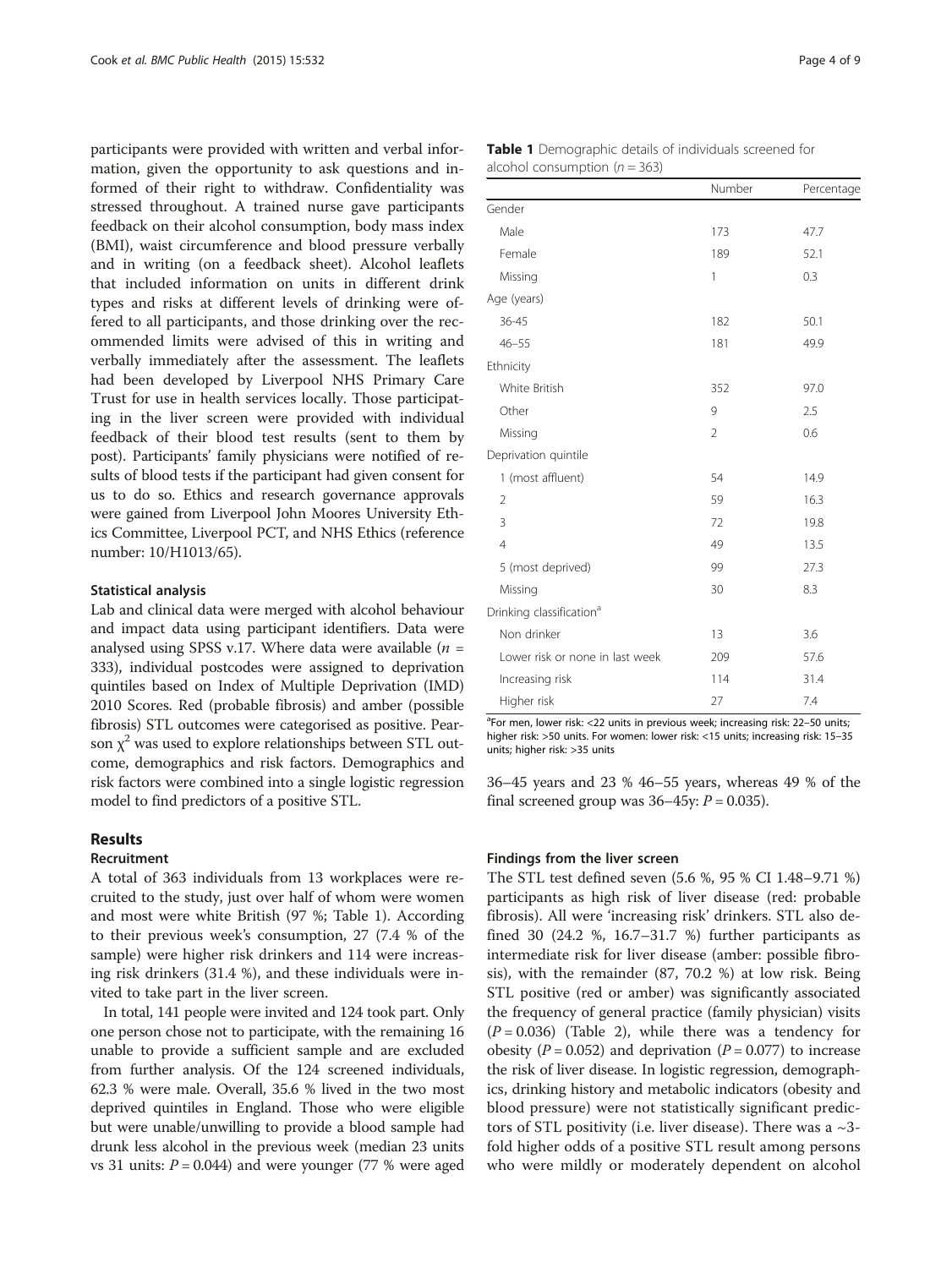<span id="page-5-0"></span>

|                                                  | <b>Table 2</b> Factors associated with a positive liver disease screen using the Southampton Traffic Light classification system ( $n = 124$ ) |                                                                                                                 |  |
|--------------------------------------------------|------------------------------------------------------------------------------------------------------------------------------------------------|-----------------------------------------------------------------------------------------------------------------|--|
| $\sim$ $\sim$ $\sim$ $\sim$ $\sim$ $\sim$ $\sim$ | . The state of the state $\mathbf{A}$                                                                                                          | the contract of the contract of the contract of the contract of the contract of the contract of the contract of |  |

| Characteristic                                           | Univariate analysis <sup>a</sup> |       | Logistic regression |                    |                        |       |
|----------------------------------------------------------|----------------------------------|-------|---------------------|--------------------|------------------------|-------|
|                                                          | n                                | %     | P                   | <b>AOR</b>         | 95 % CI                | P     |
| Gender                                                   |                                  |       | 0.181               |                    |                        | 0.276 |
| Male                                                     | 76                               | 34.2  |                     | 1.71               | $0.65 - 4.47$          |       |
| Female                                                   | 48                               | 22.9  |                     | Reference category |                        |       |
| Age                                                      |                                  |       | 0.637               |                    |                        | 0.857 |
| $36 - 45$                                                | 61                               | 27.9  |                     | Reference category |                        |       |
| $46 - 55$                                                | 63                               | 31.7  |                     | 1.08               | $0.46 - 2.56$          |       |
| Deprivation quintile                                     |                                  |       | 0.077               |                    |                        | 0.141 |
| Quintiles 1 & 2 (most affluent)                          | 47                               | 27.7  |                     | Reference category |                        |       |
| Quintile 3                                               | 31                               | 41.9  |                     | 1.75               | $0.62 - 4.94$          |       |
| Quintile 4                                               | 19                               | 5.3   |                     | 0.83               | $0.01 - 0.83$          |       |
| Quintile 5 (most deprived)                               | 24                               | 37.5  |                     | 1.09               | $0.32 - 3.67$          |       |
| Missing                                                  | 3                                | 33.3  |                     | 1.61               | $0.12 - 22.33$         |       |
| Frequency of family physician/ nurse visits in last year |                                  |       | 0.036               |                    | Not included in model. |       |
| Never                                                    | 22                               | 18.2  |                     |                    |                        |       |
| Less than monthly                                        | 89                               | 28.1  |                     |                    |                        |       |
| At least monthly                                         | 12                               | 58.3  |                     |                    |                        |       |
| Missing                                                  | $\mathbf{1}$                     | 100.0 |                     |                    |                        |       |
| Dependence on Alcohol <sup>b</sup>                       |                                  |       | 0.280               |                    |                        | 0.069 |
| No dependence                                            | 98                               | 27.6  |                     | Reference category |                        |       |
| Mild or moderate dependence                              | 26                               | 38.5  |                     | 2.85               | $0.92 - 8.84$          |       |
| Drinking classification <sup>c</sup>                     |                                  |       | 0.475               |                    | Not included in model. |       |
| Increasing risk                                          | 99                               | 31.3  |                     |                    |                        |       |
| Higher risk                                              | 25                               | 24.0  |                     |                    |                        |       |
| Obesity risk classification                              |                                  |       | 0.052               |                    |                        | 0.094 |
| No increased risk                                        | 61                               | 19.7  |                     | Reference category |                        |       |
| Increased risk                                           | 28                               | 39.3  |                     | 2.54               | $0.86 - 7.46$          |       |
| High risk or very high risk                              | 35                               | 40.0  |                     | 2.84               | $0.99 - 8.17$          |       |
| Blood pressure                                           |                                  |       | 0.385               |                    |                        | 0.939 |
| Low or normal blood pressure                             | 84                               | 29.8  |                     | Reference category |                        |       |
| High blood pressure                                      | 36                               | 33.3  |                     | 0.83               | $0.30 - 2.29$          |       |
| Missing                                                  | $\overline{4}$                   | 0.0   |                     | 0.00               | $0.00 - 0.00$          |       |
| Total                                                    | 124                              | 29.6  |                     |                    |                        |       |

AOR Adjusted odds ratios

Pearson χ2 <sup>b</sup>SADQ score 4–34. <sup>c</sup>For men, lower risk: <22 units in previous week; increasing risk: 22–50 units; higher risk: >50 units. For women: lower risk: <15 units; increasing risk: 15–35 units; higher risk: >35 units

compared to those with no dependency (AOR = 2.85; CI 0.92–8.84), although this was not significant ( $P = 0.069$ ).

# Other potential work-related harms

Of those who completed the liver screen  $(n = 124)$ , one had missed work after drinking in the last month; and 32 (26 %) had gone to work in the last month but reported their performance was 'under par' e.g. being present with a hangover, being present after drinking, or being late after drinking or they had avoided clients/customers or boss after drinking. There was no association between drinking classification (increasing risk, higher risk) and self-reported likelihood of going to work but performing under par due to alcohol ( $\chi^2$  = 0.627, *P* = 0.428). The most common type of under-par performance was self-reported attendance at with a hangover  $(n = 27)$ . Again, there was no association between drinking classification and likelihood of going to work with a hangover ( $\chi^2$  = 0.091, *P* = 0.763).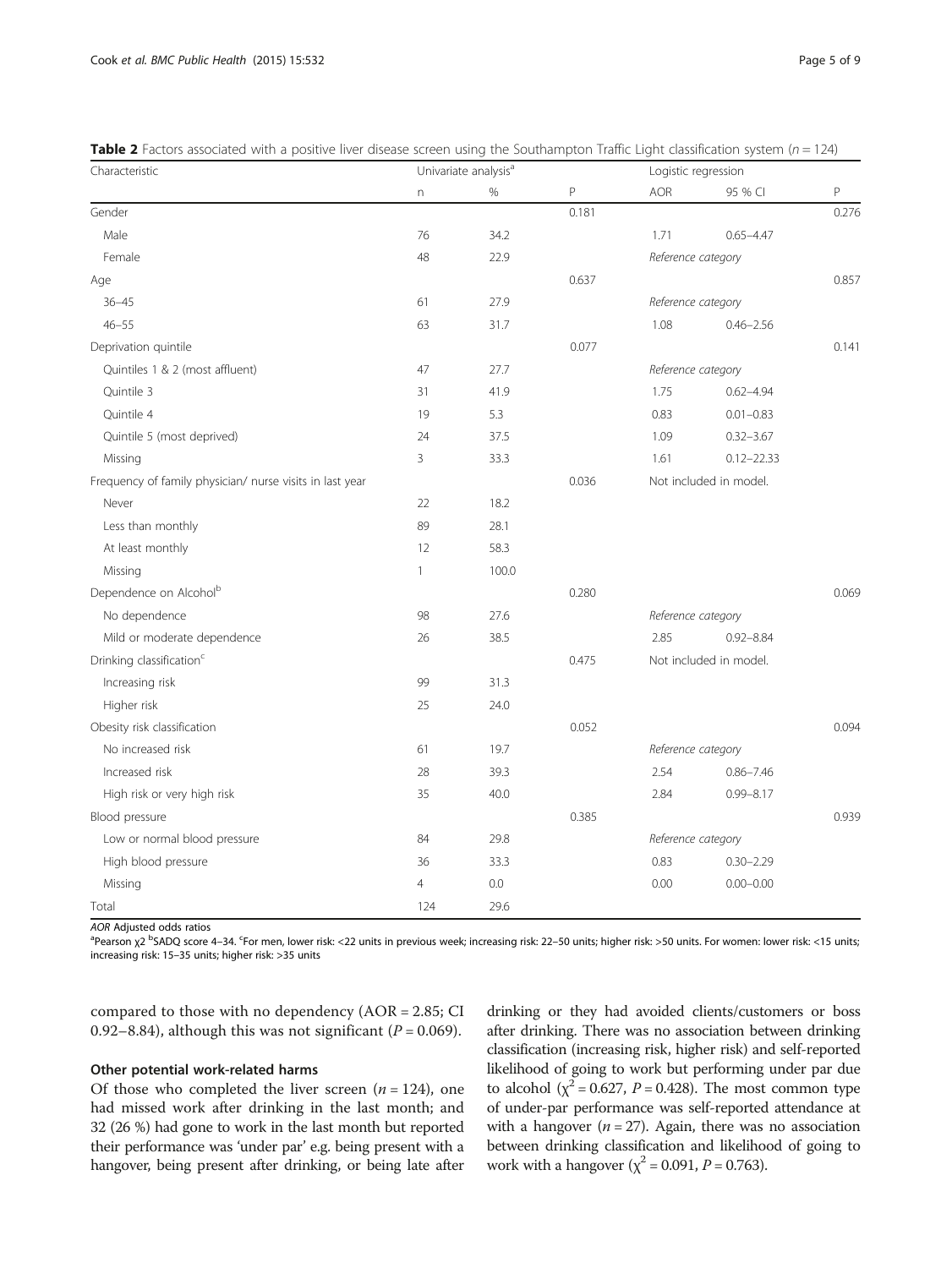## **Discussion**

## Feasibility of screening in workplaces

In total, 363 persons from 13 workplaces took part in the study, and 39 % of these were identified as having consumed more than the accepted UK upper limits of alcohol in the previous week. Around 30 % of these people who drank at risky levels were found to be at increased risk of clinically significant liver disease. Moreover, the individuals detected in this study to have early/ moderate liver disease also were heavier users of the NHS (i.e. had more self-reported visits to the family physician) despite (at that point) being asymptomatic for their liver disease. These findings, derived from a variety of workplace types (ranging from office-based workers to factory employees), suggest a substantial impact of alcohol on the workplace. Whilst liver function blood tests have been conducted in workplaces in Sweden as part of a brief intervention [[20\]](#page-8-0), PrevAIL is the first study that we know of to incorporate the use of more accurate fibrosis biomarkers in the workplace.

Despite some challenges in accessing workplaces, of those attending the free health assessment, participation in the full liver screen amongst employees identified as drinking at risky levels was very high, at 99 %. Thus, for this step, response rates were higher than for those achieved in other community settings [\[23,](#page-8-0) [25\]](#page-9-0). The wider PrevAIL study also recruited individuals via a postal survey administered by primary care physicians (family doctors). The results are not presented here, but participation was very low (8.4 %, of whom only 18 % responded to our invitation to the clinical examination, bringing the overall response rate to approximately 1.4 %) [\[23\]](#page-8-0), suggesting that workplaces were a more efficient way of engaging with the target population. Workplaces that showed successful participation were characterised by active encouragement to take part and flexibility by employers with working arrangements. However, there were challenges to implementing screening. Of 37 workplaces contacted, only thirteen took part. Employers declined for a range of reasons: employees not being able to leave their desks; uncertain economic climate (e.g. going into administration); co-occurrence of similar health-related projects; and perceptions of alcohol as being too sensitive. Some organisations predominantly employed people under the age of 35 years (the lower bound for PrevAIL). Screening participation was relatively low in the large organisations (employing >200 eligible persons), ranging from 1.8–5.5 %, while three smaller organisations (<200 employees) recruited at a higher rate of 18–25 %. This was lower on average than a Swedish study  $(\sim 15\% \text{ of } \sim 6000$ staff were recruited), which also collected blood samples in workplaces as part of a brief intervention [\[20\]](#page-8-0). Participation rates for an online alcohol intervention in the workplace have also been found to be low and variable

between organisations, ranging from 2 % and 12 % in local authorities, to as high as 35 % in a petro-chemical company [\[31](#page-9-0)].

Despite our best efforts to emphasise confidentiality, anecdotally we heard that some employees had avoided participation due to fear of disclosure. We did not ascertain whether workplaces had alcohol policies in place, such as a zero alcohol in the workplace policy. If this was the case, some employees would be reluctant to undertake screening. This would need to be considered in new studies exploring the feasibility of such initiatives. Among those who took part in an online alcohol intervention in England [[31](#page-9-0)], 40 % were not confident about the confidentiality. It is difficult to assess this lack of confidence among those who do not take part, and further qualitative research should be carried out to understand this and other potential barriers. For some participants, the opportunity to have a liver screen without the involvement their own doctor was attractive, and 13.5 % ( $n = 21$ ) of our participants chose not to provide their family doctor's contact details.

#### Prevalence of liver disease amongst risky drinkers

In total, 124 people identified as risky drinkers donated a full blood sample for this study. Of these, over 1 in 20 were classed within the 'red' category and 1 in 4 were 'amber'. Previous research in a clinic population demonstrated that STL positive (red and amber) individuals have a significantly increased mortality risk: of 641 patients with suspected liver disease followed for an average of 3.4 years, 16 % of red and 3.4 % of amber patients died from liver disease, while there were no deaths among individuals categorised as green (low risk) [\[17](#page-8-0)].

Previous studies have been mostly carried out in clinical settings [[17](#page-8-0)], providing measures of prevalence of populations seeking care, and limiting the understanding of risk within the community. The ALDDeS study used the STL algorithm on a community sample of 10,000 individuals recruited through general practice, and found 11 % red and 40 % amber [[25](#page-9-0)]. ALDDeS used a higher risk population comprising those screening positive on AUDIT (versus PrevAIL's drinks diary). A study of individuals recruited through a community screening programme in France (using an alternative biomarker combination, known as FibroTest) found a prevalence of 1.5 % for confirmed fibrosis and up to 3 % for presumed fibrosis in all persons regardless of drinking status [[24](#page-9-0)]. Thus our prevalence estimates fall within those for the higher risk ALDDeS population and the lower risk French population.

## Predictors of presumed fibrosis

The literature demonstrates a supra-additive effect of alcohol and obesity on the probability of liver damage [[13\]](#page-8-0). Our relatively small sample size was not sufficient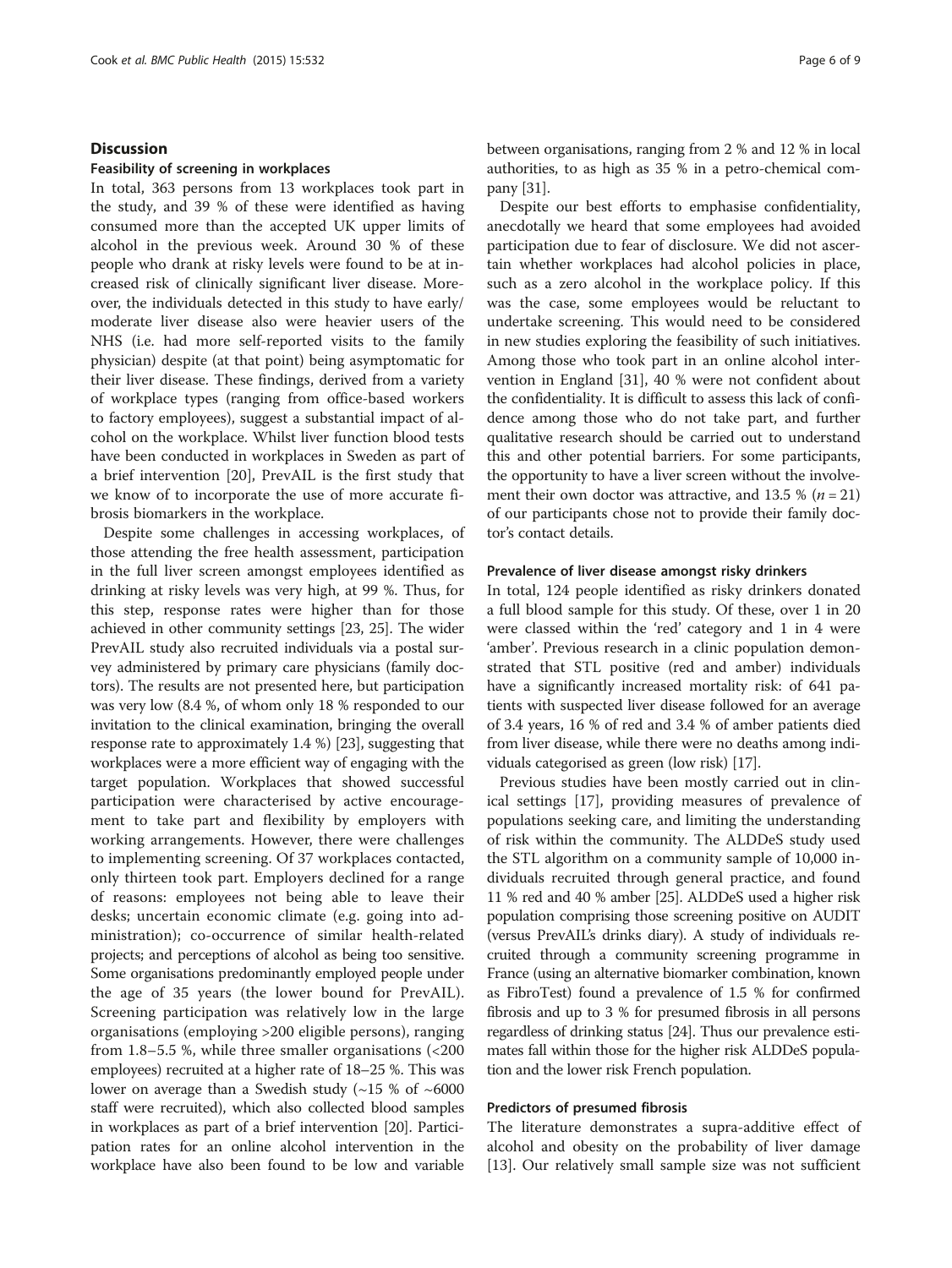to demonstrate this definitively, showing only a marginal association STL positivity and obesity. Nevertheless, strategies are required that act jointly to reduce alcohol consumption and obesity as this would provide greater potential to reduce liver disease than tackling each issue separately. Further, because of the calorific content of alcohol and the associations between drinking alcohol and consuming food [[14](#page-8-0)], reducing alcohol consumption can aide weight reduction. Employers should be motivated to tackle both issues together, since both alcohol and obesity lead to lost productivity [\[7,](#page-8-0) [32](#page-9-0), [33](#page-9-0)].

#### Impact of alcohol on the workplace

Alongside a high burden of hidden liver disease, we recorded significant impacts of alcohol on the workplace: we estimate that 9 % of the workforce had performance that was affected by alcohol in the previous month (extrapolated from the 39 % of who were drinking at risky levels and filled out the experiences questionnaire). Although alcohol is widely understood to be very costly in terms of productivity, this is mainly estimated from sickness absence data [[7,](#page-8-0) [33\]](#page-9-0). The true cost of alcohol to the economy is hard to measure but should include being present at work but with reduced performance.

# Potential strategies for improving engagement with workplaces

We found that workplaces were more likely to engage with the screening if we offered a more holistic health check (since alcohol was deemed too sensitive to be the sole focus). Future interventions could have a more explicit aim to tackle multiple health issues of relevance to the workplace. Interventions that simultaneously address obesity and alcohol, or that focus on improving safety and productivity as well as worker health/wellbeing could be considered. The fact that the frequency of physician/nurse visits was associated with a positive screen should be emphasised to employers as evidence of the impact of alcohol on workplace productivity and worker wellbeing. Gaining access to organisations is time consuming, so once this has been achieved it would be more efficient to roll the intervention out as an annual event.

## Limitations

In terms of assessing the prevalence of liver disease amongst the working population, the two main limitations were firstly: the relatively small sample size, leading to insufficient power to detect statistically significant associations of liver disease with demographic variables; and secondly: the representativeness of the screened group given that many workplaces could not or were not willing to take part, and amongst those that did, participation was around 5 %. Nevertheless, the

participation was more successful than recruitment by mail via family physicians.

PrevAIL used a drinks diary to screen for risky drinking (based on the quantity consumed in the previous week). Inclusion in the study was influenced by unusually heavy (or light) drinking. An alternative approach would have been to use a brief screening tool such as AUDIT-C, which asks about typical drinking behaviour. We ruled this out because we hypothesised that our target population would be habitual drinkers who drink more than the accepted UK thresholds, but not necessarily sufficiently to score positive on a brief tool such as AUDIT-C. The consumption diary approach also gives useful information on consumption patterns. With a larger sample, this could be used to elucidate the relationship between total quantity, pattern of drinking, and risk of liver disease.

As with any screening test, when moving from the higher risk secondary care setting to the general population, the prevalence of the targeted health condition is likely to be markedly lower, and this affects the positive predictive value of the test. Sheron et al. [[17](#page-8-0)] modelled the STL under a range of prevalence assumptions. The PPV of a 'red' grading could be as low as 30 % in a low prevalence community sample (if the true prevalence was as low as 8 % fibrosis), and 12 % for an amber grade. However, the negative predictive value of a green grading was high (98 %). Usually, a low PPV for a screening test would pose an ethical issue of unnecessary treatment for a condition or unnecessary worry about a condition. For risky drinkers, the treatment (here, a lifestyle intervention to reduce drinking) remains necessary given the range of harms attributed to alcohol and the potential for future liver damage.

We originally intended to measure fasting blood glucose, triglycerides and cholesterol in order to detect metabolic syndrome, and thus account for the known relationship between metabolic syndrome and non-alcoholic fatty liver disease [[34](#page-9-0)], and the synergistic relationship between dietary risk and alcohol as risk factors for liver disease [[13](#page-8-0)]. However, collecting a fasting blood sample proved difficult in the workplace, and only seven blood samples were fasting (5.7 % of blood samples collected where fasting status was recorded). This occurred for a variety of reasons: choosing to take part opportunistically on the day of the study and not being prepared for fasting; the timing of availability / appointment (e.g. in the afternoon) made fasting too difficult; and some employers did not wish employees to be working while hungry. Thus, while we were able to provide a risk score for liver disease, we could not rule out non-alcoholic fatty liver disease as a cause.

# Conclusions

A significant hidden burden of alcohol harm was revealed in a sample of workplaces, making the workplace an important setting to addressing alcohol harm. However, more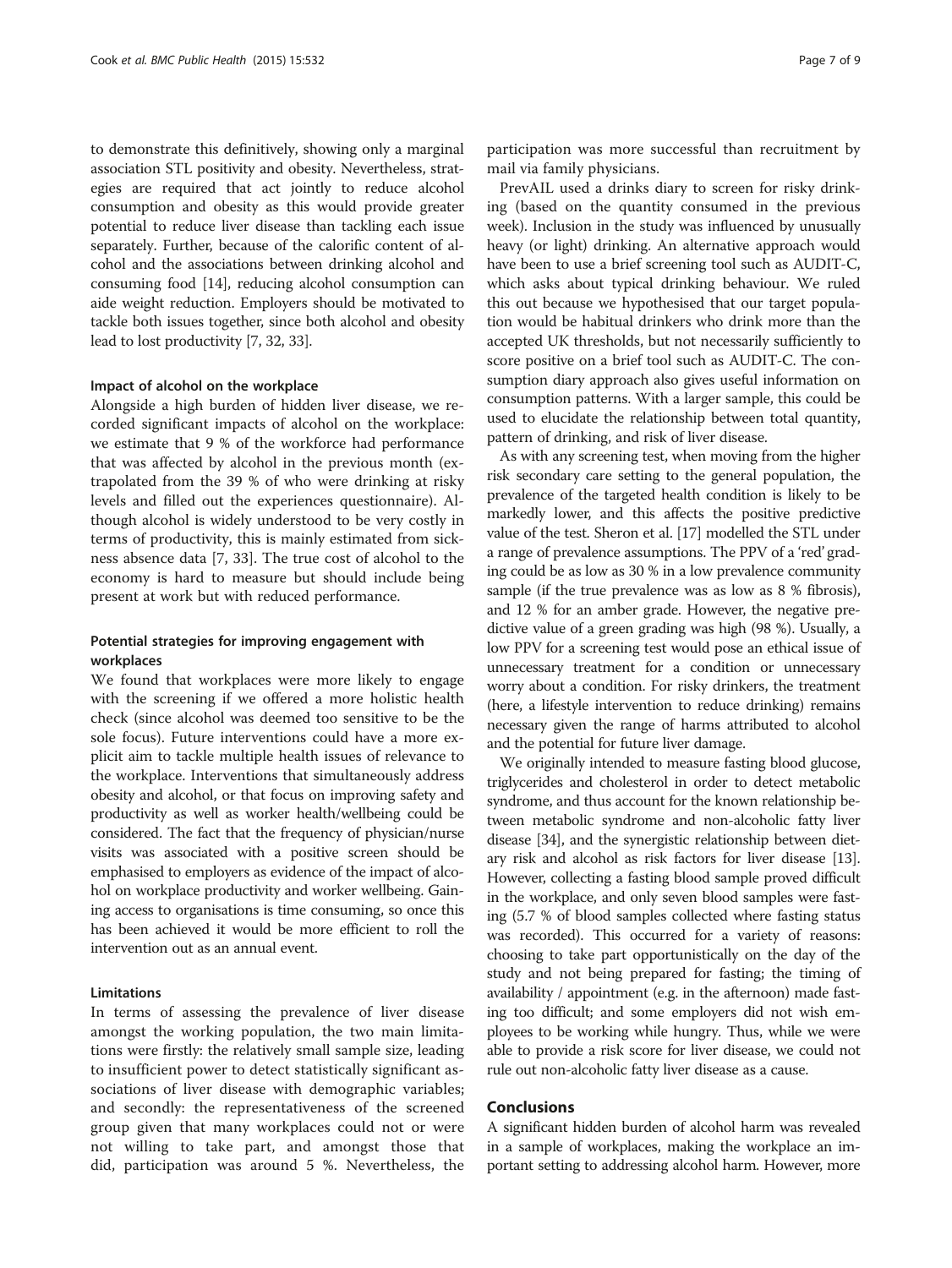<span id="page-8-0"></span>work is required to develop methods to encourage uptake of voluntary screening, including bringing together multiple health issues (e.g. obesity, smoking and alcohol) to: reduce the burden on the workplace of hosting multiple events; reduce participation fatigue by employees and interventions; and reduce the focus on alcohol, which was perceived as a highly sensitive issue. Such programmes require sustained relationships to be built with employers to decrease the time and costs of approaching workplaces for each new intervention.

To our knowledge, this is the first study to use noninvasive biomarkers to detect liver disease in the work place, and our estimates of liver disease prevalence endorse those found by community surveys in other settings. These individuals with probable liver disease were asymptomatic in terms of liver disease but were already utilising more primary health care resource for general health care. A lifestyle intervention that addresses alcohol use would be sufficient in many cases to prevent further development of disease. Early detection and support for these cases could avert deaths and save considerable health and social costs.

#### Abbreviations

ALDDeS: Alcohol and liver disease detection study; AUDIT: Alcohol use disorder identification test; AUDIT-C: Alcohol use disorders identification test-consumption; PrevAIL: Preventing alcohol harm in Liverpool and Knowsley; SADQ: Severity for alcohol dependence questionnaire; STL: Southampton traffic light.

#### Competing interests

The authors declare that they have no competing interests.

#### Authors' contributions

PAC, MM, PPH and DB designed the study, with advice from NS. KSS managed the study, curated the data and carried out preliminary analysis. CJ assisted with planning fieldwork. DB carried out biochemical analysis, in collaboration with NS. PAC and MM analysed the data. PAC drafted the paper with MM, KSS and PPH. MG, MAB and ITG provided overall advice and leadership for the project. All authors contributed to the draft manuscript. All authors read and approved the final manuscript.

#### Acknowledgements

We thank the workplaces and participants for their involvement in this study. We are grateful for the support of Christine Chesters and Paul Newland (Department of Pathology, Alder Hey Children's NHS Foundation Trust), David Britt and Stella Cairns (patient representatives), Stuart Dodd and Jane Cloke (steering group), and staff at Liverpool John Moores University, including Matt Hennessey, Julia Humphreys and Clare Perkins. We thank the researchers and nurses who were involved in data collection, including: Fang Chan-Dewar, Nithu Sara-John, Simon Kanu, Susan Sajan, and Angela Jones and Liz Stokes. We are grateful for the constructive comments from the two referees, Ken Pidd and Zarnie Khadjesari.

#### Author details

<sup>1</sup>School of Health Sciences, University of Salford, Salford, UK. <sup>2</sup>Centre for Public Health, Liverpool John Moores University, Liverpool, UK.<sup>3</sup>School of Pharmacy and Biomolecular Sciences, Liverpool John Moores University, Liverpool, UK. <sup>4</sup>Greater Manchester Public Health Network, Manchester, UK.<br><sup>5</sup>Eaculty of Health Education and Community Liverpool, John Moores Faculty of Health Education and Community, Liverpool John Moores University, Liverpool, UK. <sup>6</sup>Health Services Research, University of Liverpool, and Brownlow Health, Liverpool, UK. <sup>7</sup>Clinical Hepatology, University of Southampton, Southampton, UK. <sup>8</sup>College of Health and Behavioural Sciences, Bangor University, Gwynedd, UK. <sup>9</sup>Department of Clinical Sciences,

Liverpool School of Tropical Medicine, Liverpool, UK.<sup>10</sup>University of Liverpool, Liverpool, UK.

# Received: 17 December 2014 Accepted: 21 May 2015<br>Published online: 04 June 2015

#### References

- World Health Organisation. Global status report on alcohol and health. Geneva: World Health Organisation; 2014.
- 2. Rehm J, Shield KD. Global alcohol-attributable deaths from cancer, liver cirrhosis, and injury in 2010. Alcohol Res Curr Rev. 2013;35(2):174–83.
- 3. North West Public Health Observatory. Local Alcohol Profiles for England. 2012th ed. Liverpool John Moores University: North West Public Health Observatory; 2012.
- 4. Jewell J, Sheron N. Trends in European liver death rates: implications for alcohol policy. Clin Med. 2010;10(3):259–63.
- 5. Thomson SJ, Westlake S, Rahman TM, Cowan ML, Majeed A, Maxwell JD, et al. Chronic liver disease–an increasing problem: a study of hospital admission and mortality rates in England, 1979–2005, with particular reference to alcoholic liver disease. Alcohol Alcohol. 2008;43(4):416–22.
- 6. Smith S, White J, Nelson C, Davies M, Lavers J, Sheron N. Severe alcohol-induced liver disease and the alcohol dependence syndrome. Alcohol Alcohol. 2006;41(3):274–7.
- 7. Bouchery EE, Harwood HJ, Sacks JJ, Simon CJ, Brewer RD. Economic Costs of Excessive Alcohol Consumption in the U.S., 2006. Am J Prev Med. 2011;41(5):516–24.
- 8. Department of Health. Written evidence from the Department of Health (GAS 01). In: Third Report: Government's Alcohol Strategy. London: House of Commons Health Committee; 2012.
- 9. Pidd KJ, Berry JG, Roche AM, Harrison JE. Estimating the cost of alcoholrelated absenteeism in the Australian workforce: The importance of consumption patterns. Med J Aust. 2006;185(11–12):637–41.
- 10. Jenkins R, Harvey S, Butler T, Thomas RL. A 6-Year Longitudinal-Study of the Occupational Consequences of Drinking over Safe Limits of Alcohol. Br J Ind Med. 1992;49(5):369–74.
- 11. Norstrom T, Moan IS. Per capita alcohol consumption and sickness absence in Norway. Eur J Public Health. 2009;19(4):383–8.
- 12. Frone MR. Prevalence and distribution of alcohol use and impairment in the workplace: A US national survey. J Stud Alcohol. 2006;67(1):147–56.
- 13. Hart CL, Morrison DS, Batty GD, Mitchell RJ, Smith GD. Effect of body mass index and alcohol consumption on liver disease: analysis of data from two prospective cohort studies. BMJ. 2010;340:c1240.
- 14. Yeomans MR. Alcohol, appetite and energy balance: is alcohol intake a risk factor for obesity? Physiol Behav. 2010;100(1):82–9.
- 15. Church TS, Thomas DM, Tudor-Locke C, Katzmarzyk PT, Earnest CP, Rodarte RQ, et al. Trends over 5 Decades in US Occupation-Related Physical Activity and Their Associations with Obesity. PLoS ONE. 2011;6:5.
- 16. Liu B, Balkwill A, Reeves G, Beral V, Collaborators MWS. Body mass index and risk of liver cirrhosis in middle aged UK women: prospective study. BMJ 2010;340:c912.
- 17. Sheron N, Moore M, Ansett S, Parsons C, Bateman A. Developing a 'traffic light' test with potential for rational early diagnosis of liver fibrosis and cirrhosis in the community. Br J Gen Pract. 2012;62(602):e616–24.
- 18. Ames GM, Bennett JB. Prevention Interventions of Alcohol Problems in the Workplace a Review and Guiding Framework. Alcohol Res Health. 2011;34(2):175.
- 19. Richmond R, Kehoe L, Heather N, Wodak A. Evaluation of a workplace brief intervention for excessive alcohol consumption: The Workscreen project. Prev Med. 2000;30(1):51–63.
- 20. Hermansson U, Helander A, Brandt L, Huss A, Ronnberg S. Screening and brief intervention for risky alcohol consumption in the workplace: results of a 1-year randomized controlled study. Alcohol Alcohol. 2010;45(3):252–7.
- 21. Public Health England. Local Authority alcohol indicators (2014 update). 2014.
- 22. Liverpool City Council. The City of Liverpool Key Statistics Bulletin, Issue 18 – May 2014 update. 2014.
- 23. Cook PA, Morleo M, Sanderson-Shorrt K, Billington D, Gabbay M, Sheron N, Perkins C, Bellis MA. The PrevAIL Study: Population screening for early signs of alcohol-related liver disease in hazardous and harmful drinkers in Liverpool and Knowsley. Liverpool: Liverpool John Moores University; 2014.